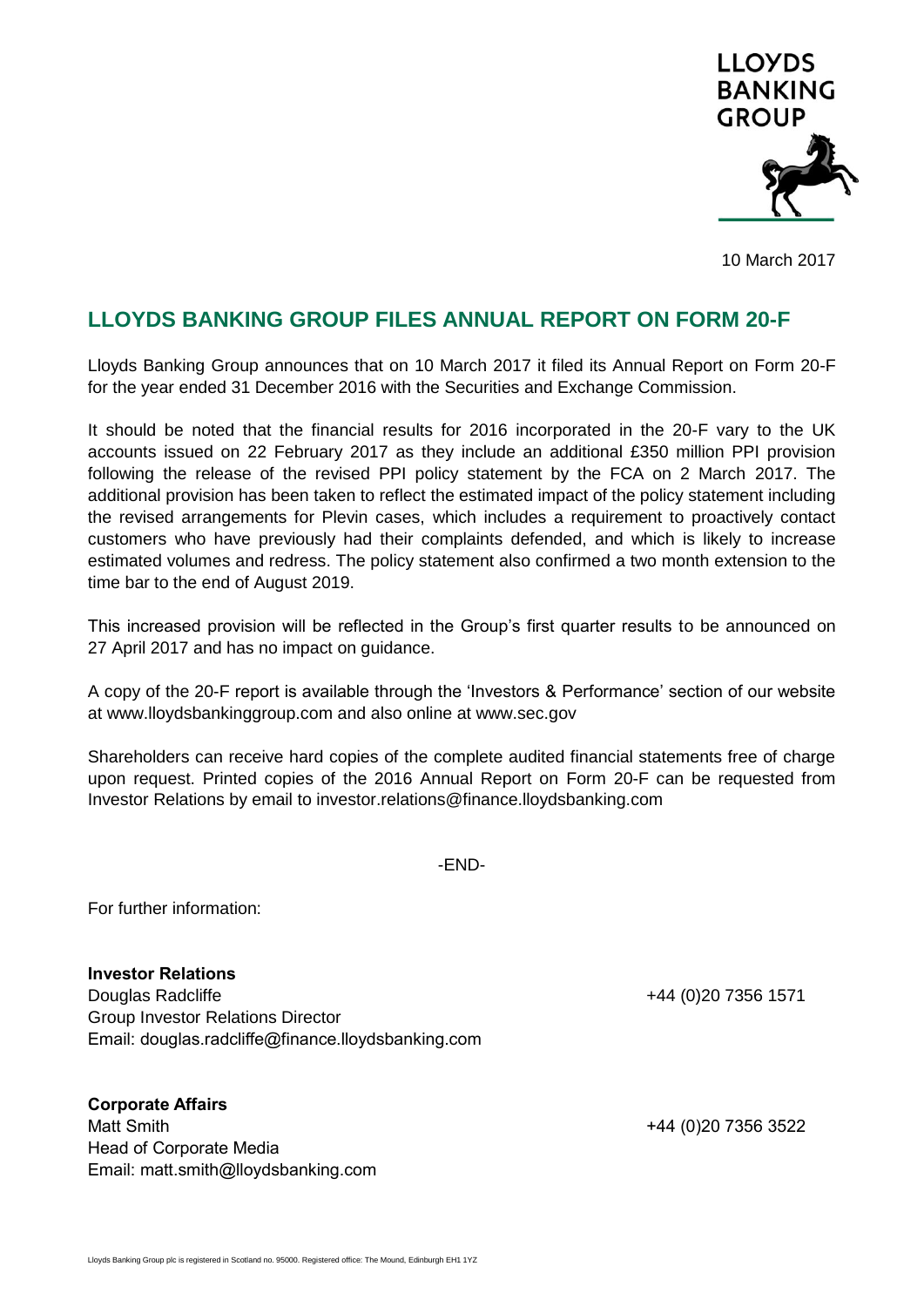## **FORWARD LOOKING STATEMENTS**

This Annual Report contains certain forward looking statements with respect to the business, strategy and plans of Lloyds Banking Group and its current goals and expectations relating to its future financial condition and performance. Statements that are not historical facts, including statements about Lloyds Banking Group's or its directors' and/or management's beliefs and expectations, are forward looking statements. Words such as 'believes', 'anticipates', 'estimates', 'expects', 'intends', 'aims', 'potential', 'will', 'would', 'could', 'considered', 'likely', 'estimate' and variations of these words and similar future or conditional expressions are intended to identify forward looking statements but are not the exclusive means of identifying such statements. By their nature, forward looking statements involve risk and uncertainty because they relate to events and depend upon circumstances that will or may occur in the future.

Examples of such forward looking statements include, but are not limited to: projections or expectations of the Group's future financial position including profit attributable to shareholders, provisions, economic profit, dividends, capital structure, portfolios, net interest margin, capital ratios, liquidity, risk-weighted assets (RWAs), expenditures or any other financial items or ratios; litigation, regulatory and governmental investigations; the Group's future financial performance; the level and extent of future impairments and write-downs; statements of plans, objectives or goals of Lloyds Banking Group or its management including in respect of statements about the future business and economic environments in the UK and elsewhere including, but not limited to, future trends in interest rates, foreign exchange rates, credit and equity market levels and demographic developments; statements about competition, regulation, disposals and consolidation or technological developments in the financial services industry; and statements of assumptions underlying such statements.

Factors that could cause actual business, strategy, plans and/or results (including but not limited to the payment of dividends) to differ materially from the plans, objectives, expectations, estimates and intentions expressed in such forward looking statements made by the Group or on its behalf include, but are not limited to: general economic and business conditions in the UK and internationally; market related trends and developments; fluctuations in interest rates (including low or negative rates), exchange rates, stock markets and currencies; the ability to access sufficient sources of capital, liquidity and funding when required; changes to the Group's credit ratings; the ability to derive cost savings and other benefits including, but without limitation as a result of any acquisitions, disposals and other strategic transactions; changing customer behaviour including consumer spending, saving and borrowing habits; changes to borrower or counterparty credit quality; instability in the global financial markets, including Eurozone instability, the exit by the UK from the European Union (EU) and the potential for one or more other countries to exit the EU or the Eurozone and the impact of any sovereign credit rating downgrade or other sovereign financial issues; technological changes and risks to cyber security; natural, pandemic and other disasters, adverse weather and similar contingencies outside the Group's control; inadequate or failed internal or external processes or systems; acts of war, other acts of hostility, terrorist acts and responses to those acts, geopolitical, pandemic or other such events; changes in laws, regulations, accounting standards or taxation, including as a result of the exit by the UK from the EU, or a further possible referendum on Scottish independence; changes to regulatory capital or liquidity requirements and similar contingencies outside the Group's control; the policies, decisions and actions of governmental or regulatory authorities or courts in the UK, the EU, the United States or elsewhere including the implementation and interpretation of key legislation and regulation; the ability to attract and retain senior management and other employees; requirements or limitations on the Group as a result of HM Treasury's investment in the Group; actions or omissions by the Group's directors, management or employees including industrial action; changes to the Group's post-retirement defined benefit scheme obligations; the extent of any future impairment charges or write-downs caused by, but not limited to, depressed asset valuations, market disruptions and illiquid markets; the value and effectiveness of any credit protection purchased by the Group; the inability to hedge certain risks economically; the adequacy of loss reserves; the actions of competitors, including nonbank financial services, lending companies and digital innovators and disruptive technologies; and exposure to regulatory or competition scrutiny, legal, regulatory or competition proceedings, investigations or complaints. Please refer to the latest Annual Report on Form 20-F filed with the US Securities and Exchange Commission for a discussion of certain factors together with examples of forward looking statements.